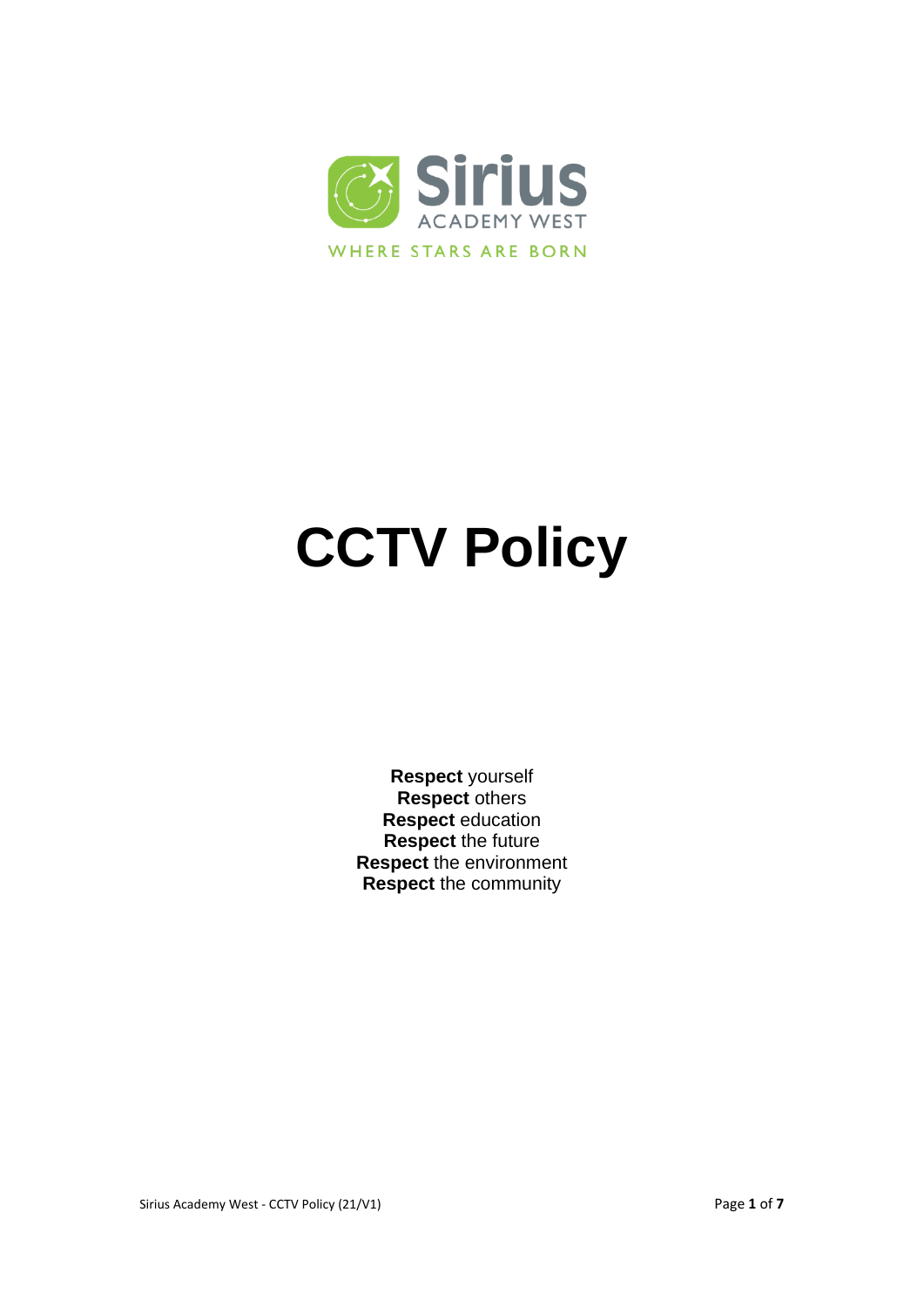# **CCTV Policy**

#### **1 Introduction**

- 1.1 The purpose of this policy is to regulate the management, operation and use of the CCTV system (Closed Circuit Television) at Sirius Academy West, hereafter referred to as 'the Academy'.
- 1.2 The system comprises of: 1 fixed, 8 dome and 9 PTZ (external), 56 dome (ground and first floor) and 52 dome (second and third floor) cameras located in and around the school/academy site. All cameras are monitored from room: 131 (Isolation) and Senior Site Facilities Maintenance Officer and images are only available to selected senior staff:
	- Deputy Head of School (Safeguarding & Inclusion)
	- Deputy Head of School & (Behaviour & Safety)
	- AHT (Behaviour & Safety)
	- Site Facilities
- 1.3 This policy follows General Data Protection Regulation (GDPR) 2016.
- 1.4 The school/academy will be subject to review bi-annually to include consultation as appropriate with interested parties.
- **2 Objectives of the CCTV System**
- 2.1 To protect students, staff and visitors.
- 2.2 To increase personal safety and reduce the fear of crime.
- 2.3 To protect the Academy building and assets.
- 2.4 To support the Police in preventing and detecting crime.
- 2.5 To assist in identifying, apprehending and prosecuting offenders.
- 2.6 To assist in managing the Academy.
- **3 Statement of Intent**
- 3.1 The CCTV system will seek to comply with the requirements both of the GDPR and the Commissioner's Code of Practice.
- 3.2 The Academy will treat the system, all information, documents and recordings (both those obtained and those subsequently used) as data protected under GDPR.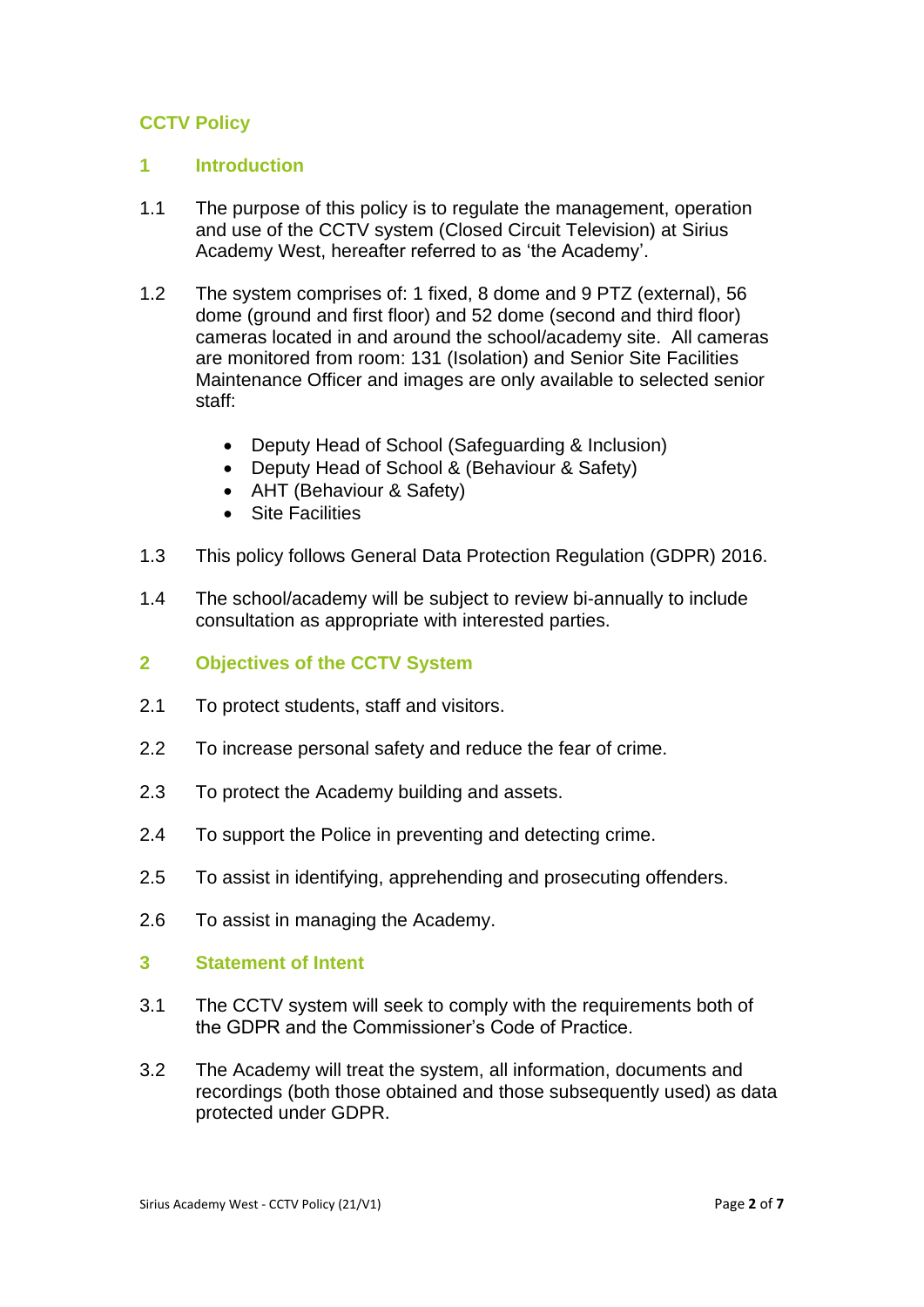- 3.3 Cameras will be used to monitor activities within the school/academy and its grounds to identify criminal activity actually occurring, anticipated, or perceived. It will be used for the purpose of securing the safety and wellbeing of the students, staff and Academy with its visitors.
- 3.3.1 The system has been designed to deny observation on adjacent private homes, gardens and other areas of private property.
- 3.4 Materials or knowledge secured as a result of CCTV will not be used for any commercial purpose.
- 3.4.1 Images will only be released to the media for use in the investigation of a specific crime with the written authority of the Police.
- 3.4.2 Images will never be released to the media for purposes of entertainment.
- 3.5 The planning and design has endeavoured to ensure that the system will give maximum effectiveness and efficiency but it is not possible to guarantee that the system will cover of detect every single incident taking place in the areas of coverage.
- 3.6 Warning signs, as required by the Code of Practice of the Information Commissioner are clearly visible on the site.

## **4 System Management**

- 4.1 The system will be administered and managed by the Chief Operating Officer, The Constellation Trust, who will act as the Data Controller, in accordance with the principles and objectives expressed in the policy.
- 4.2 The day-to-day management will be the responsibility of both the Interim Head of School and the Senior Site Facilities Maintenance Officer, who will act as the System Manager.
- 4.3 The system and the data collected will only be available to the Data Controller, the Head of School and the System Manager.
- 4.4 The CCTV system will be operated 24 hours each day, every day of the year.
- 4.5 The System Manager will check and confirm the efficiency of the system daily and in particular that the equipment is properly recording and that cameras are functional.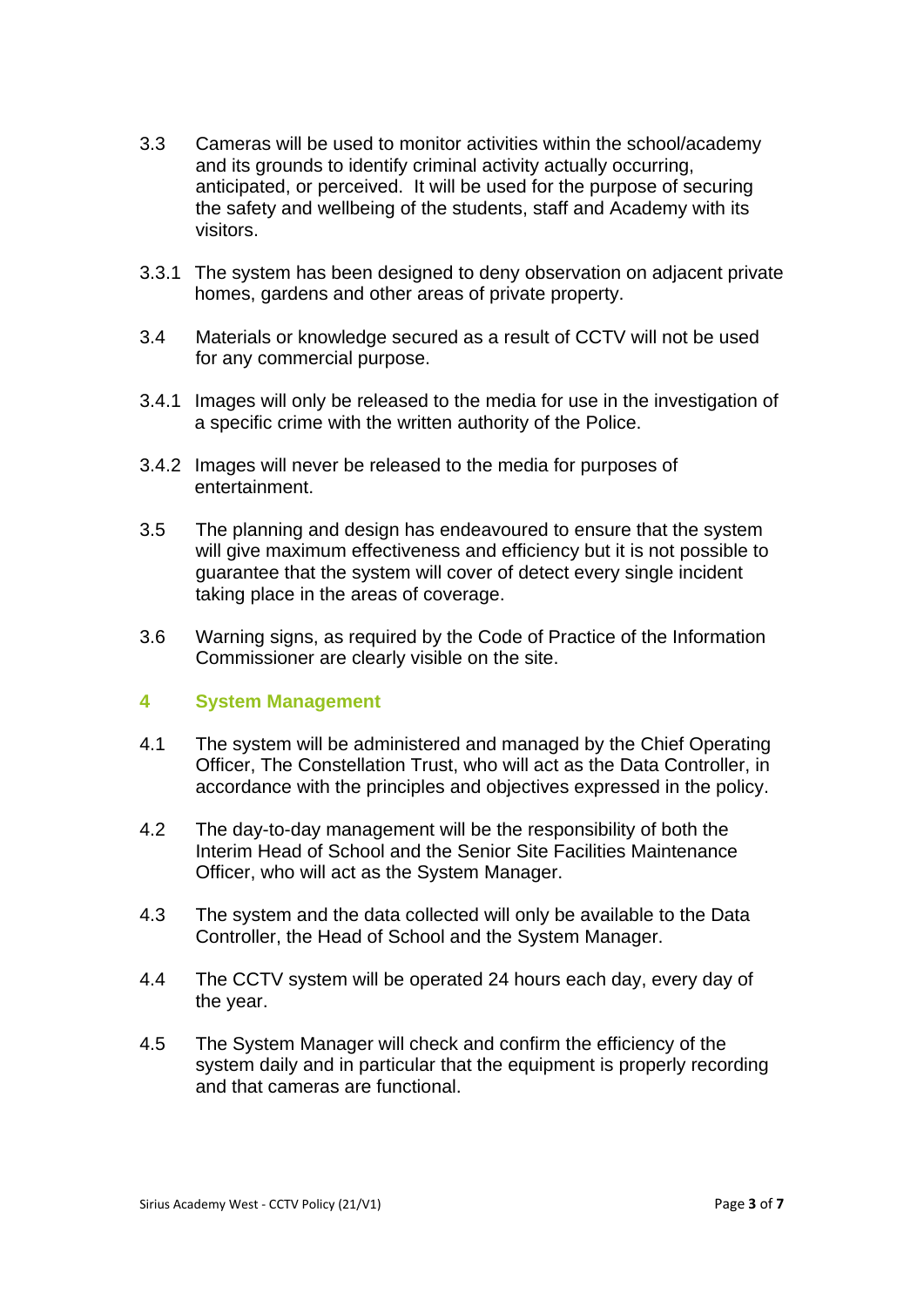- 4.6 Unless an immediate response to events in required, cameras will not be directed at an individual, their property or a specific group of individuals, without authorisation in accordance with the Regulation of Investigatory Power Act 2000.
- 4.7 The System Manager must satisfy themselves of the identity of any person wishing to view images or access the system and the legitimacy of the request. Where any doubt exists access will be refused.
- 4.8 Details of all visits and visitors will be recorded in the system log book including: time/data of access and details of images viewed.
- 4.9 Any visit may be immediately curtailed if prevailing operational requirements make this necessary.

#### **5 Liaison**

5.1 Liaison meetings may be held with all bodies involved in the support of the system.

#### **6 Download Media Procedures**

- 6.1 In order to maintain and preserve the integrity of the data (and to ensure their admissibility in any legal proceedings) any download media use to the record events from the hard drive must be prepared in accordance with the following procedures:
- 6.1.1 Each download media must be identified by a unique mark and ideally should be saved to a cloud based solution or an encrypted USB.
- 6.1.2 Before use, each download media must be cleaned of any previous recording.
- 6.1.3 The System Manager will register the date and time of download media insertion, including its reference.
- 6.1.4 Download media required for evidential purposes must be sealed, witnessed and signed by the System Manager, then dated and stored in a separate secure evidence store. If a download media is not copied for the Police before it is sealed, a copy may be made at a later date providing that it is then resealed, witnessed and signed by the System Manager, then dated and returned to the evidence store.
- 6.1.5 If download media is archived the reference must be noted.
- 6.2 Images may be viewed by the Police for the prevention and detection of crime and by authorised North Eastern Education and Library Board (NEELB) Officers.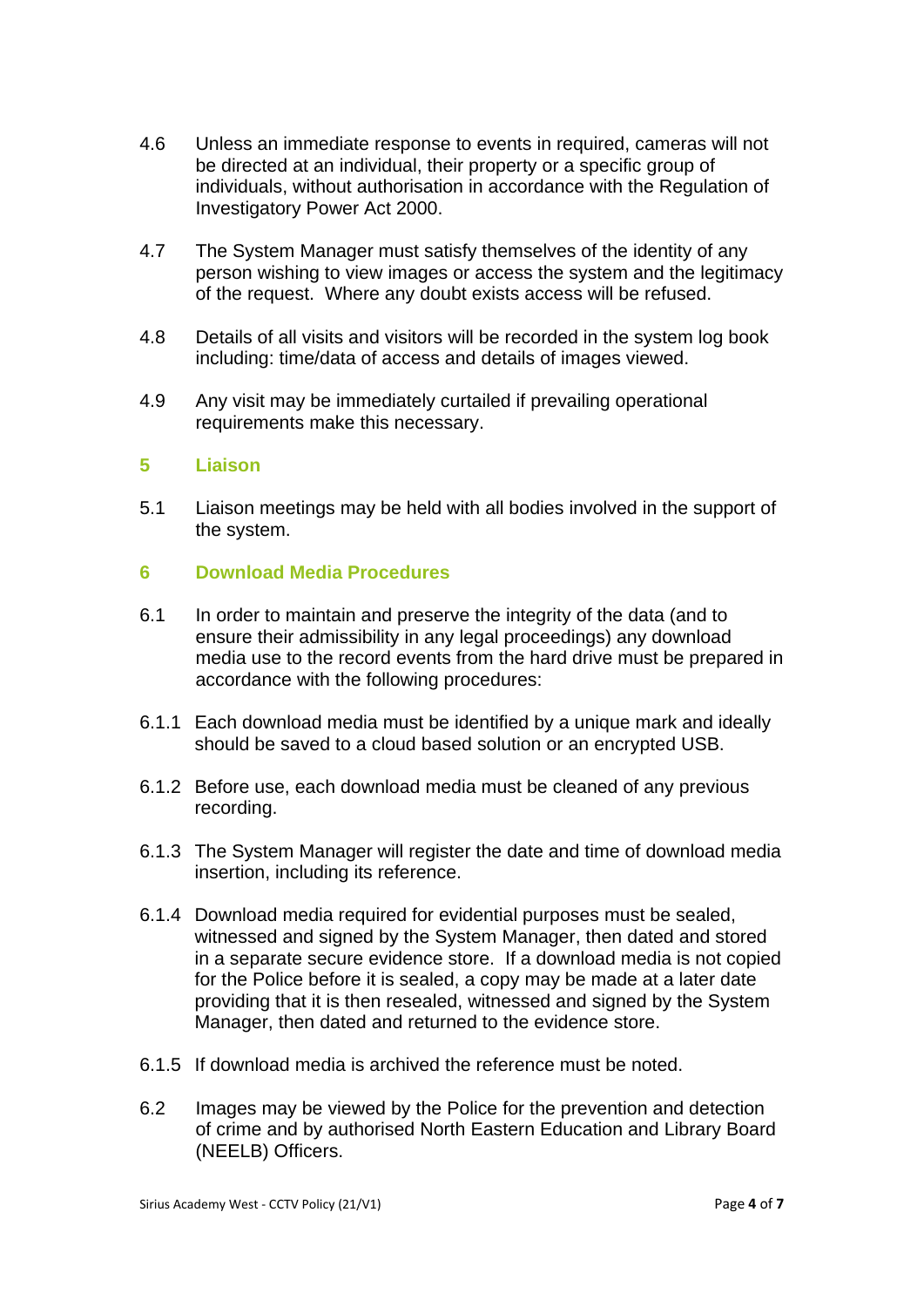- 6.3 A record will be maintained of the release of any download media to the Police or other authorised applicants.
- 6.4 Viewing of images by the Police must be recorded in writing.
- 6.5 Should images be required as evidence, a copy may be released to the Police under the procedures described in this policy. Images will only be released to the Police on the clear understanding that the download media (and any images contained thereon) remains the property of the Academy, and download media (and any images contained thereon) are to be treated in accordance with GDPR. The Academy also retain the right to refuse permission for the Police to pass the downloaded media (and any images contained thereon) to any other person. On occasions when a Court required the release of a downloaded media this will be produced from the secure evidence store, complete in its sealed bag.
- 6.6 The Police may require the Academy to retain the downloaded media for possible use as evidence in the future. Such downloaded media will be properly indexed and securely stored until they are needed by the Police.
	- 6.7Applications received from outside bodies (e.g. Solicitors) to view or release images will be referred to the North Eastern Education & Library Board (NEELB), Legal Department.

## **7 Assessment of the System and Code of Practice**

7.1 Performance monitoring, including random operating checks, may be carried out by the Head of School or the Data Controller.

## **8 Complaints**

8.1 Any complaints in relation to the Academy's CCTV system should be addressed to the Head of School.

## **9 Access by the Data Subject**

- 9.1 The GDPR provides Data Subjects (individuals to whom 'personal data' relate) with a right to data held about themselves, including those obtained by CCTV.
- 9.2 Requests for Data Subject Access should be made to the NEELB, Legal Department.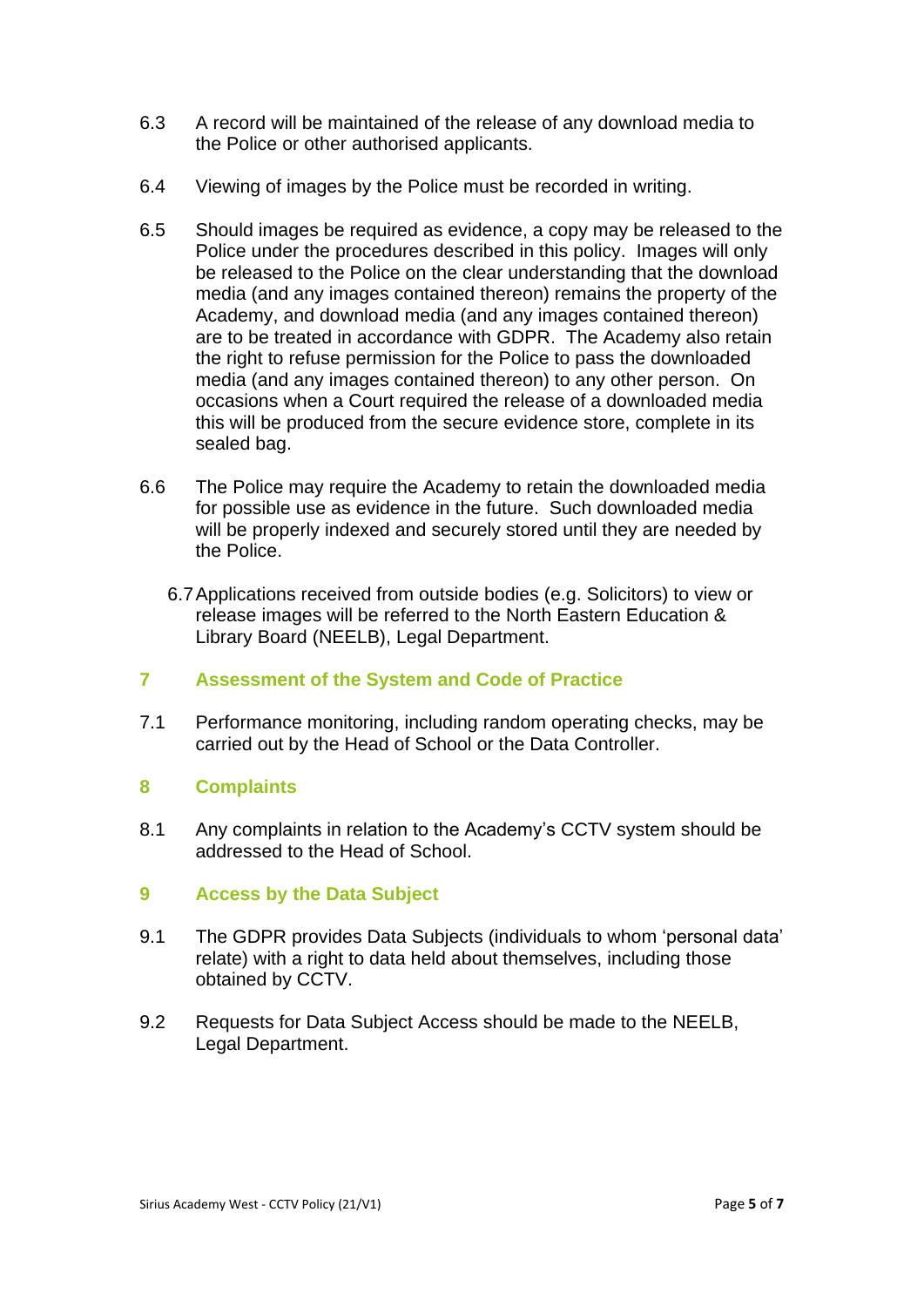#### **10 Public Information**

10.1 Printed copies of this policy will be available to the public from the Academy reception.

#### **11 Summary of Key Points**

- 11.1 This policy will be reviewed every two years.
- 11.2 The CCTV system is owned and operated by Sirius Academy West.
- 11.3 The CCTV system and images are not available to visitors except under circumstances as outlined in this policy.
- 11.4 Liaison meetings may be held with the Police and other bodies if required.
- 11.5 Downloaded media will be used properly indexed, stored and destroyed after appropriate use, in accordance with GDPR.
- 11.6 Images may only be viewed by authorised the school/academy, NEELB Officers and the Police.
- 11.7 Downloaded media required as evidence will be properly recorded on to an encrypted device, witnessed and packaged before copies are released to the Police.
- 11.8 Downloaded media will not be made available to the media for commercial or entertainment purposes.